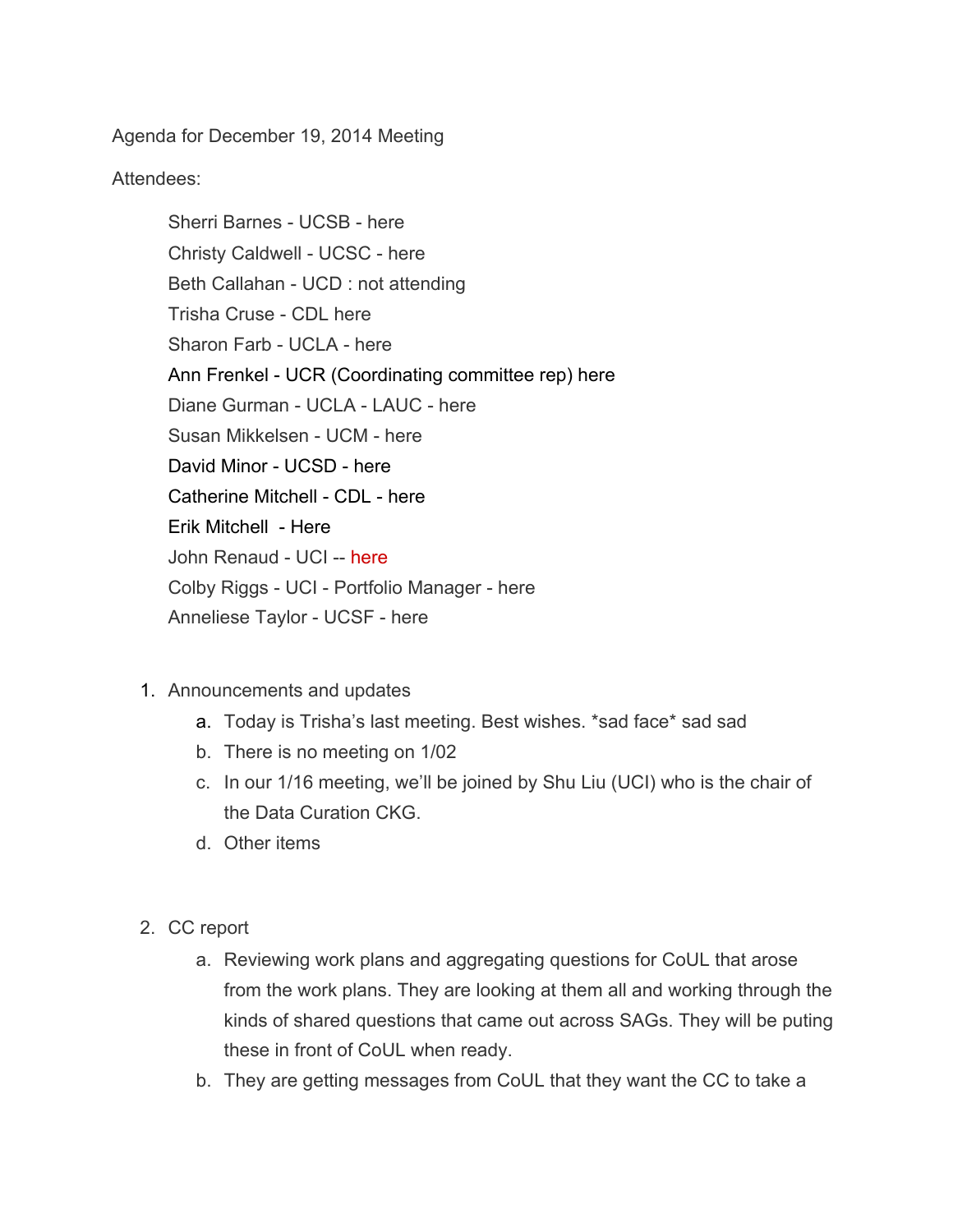stronger role in forming reports and recommendations that go to them. They'll be talking with CoUL in January about this.

- 3. Discussion topics
	- a. [Comments](https://docs.google.com/document/d/1TJViHL2RyFIhh7dK1T2kFq6IaWZW40PTh45JgU4nsiE/edit?usp=sharing) back from CC on our [workplan](https://www.google.com/url?q=https%3A%2F%2Fwiki.library.ucsf.edu%2Fpages%2Fviewpage.action%3Ftitle%3DTable%2B2%2B-%2BPortfolio%2B-%2B%2BAssess%2Band%2BMonitor%26spaceKey%3DUCLSAG1&sa=D&sntz=1&usg=AFQjCNFydMff28QeGuiaDp3kRlVeNslonQ) version submitted to CC.
		- i. What do we think of the edits to our document that they suggested?
			- 1. CC suggests that we remove CoUL Goals 4.1 and 5.2 as alignments with our goals. SAG1 accepts this.
			- 2. What do we think of their Group [Assignments?](https://docs.google.com/document/d/1nJ_iA_B10zbhDtnnKYqX_QA6nfwsJRupmwWSaFsSMrw/edit?usp=sharing)
				- a. Concern with SAG3 as the shared ILS lead for expertise, campus workflows, and content reasons as well as workload. Perhaps SAG2 could be the lead instread?
				- b. ACTION: David will suggest having a joint chair call with CC to discuss this document.
				- c. Note that the priorities on the far right column are specifically noted CoUL priorities.
		- ii. Previous ToDos from the workplan:
			- 1. Goal 3 (Team Basics [document\)](https://docs.google.com/document/d/1S_jyZ6SdbnLPKMV1Ql2JB5xqJM9rMZ9-sDrxzNAcdLY/edit?usp=sharing) SAG 1 approves for document . Beth will do some minor edits and send final back for posting and sharing.
			- 2. Goal 4 (Stakeholder document new owner?)
			- 3. Goal 5 (Shared data strategies and services CC requests that we review)
	- b. "STEPS FOR A REQUEST [FORWARDED](https://drive.google.com/open?id=0B5XxJ1waNsc8QTNtU0RBd1R4NlU&authuser=0) TO SAG1" document. Action from last time: group approved, Colby will transfer document to the Wiki.
	- c. [Stakeholders](https://drive.google.com/open?id=1oom5UIoiqHl7E3FKAEWLZcXDGJ2e0EzrBJIjIPU2Ocg&authuser=0) document discussion (Trisha)
		- i. Reminder: tied to Goal 7 in our doc.
		- ii. Document may become important in our discussions with Data Curation CKG (which is more broadly based and larger than SAG1) and in our review of the Strategic Agenda for Shared Data Curation.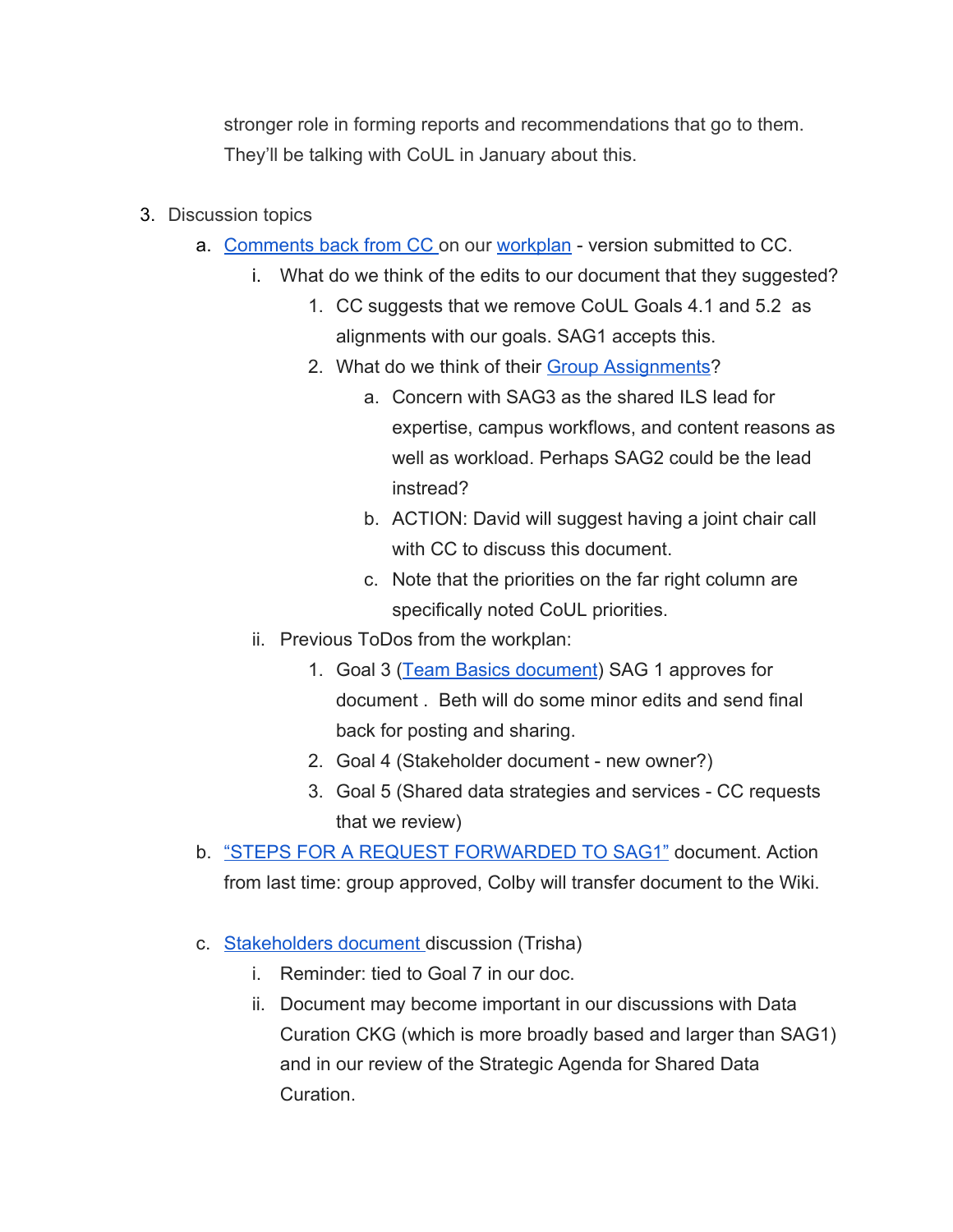- iii. Make sure we expand scope of document beyond data communities to open education/instruction
- iv. ACTION: Colby and David will add to the template and add non-data folks into the document.
- d. Discussion on "Final Report: Criteria for Investment in Transformative Scholarly Communication Initiatives" - see email from Anneliese on 12/9. (There are three attachments to that email.)
	- i. Includes Criteria table template to be used to rate/score resources (and an example of how it works with Knowledge Unlatched).
	- ii. Awaiting approval from SAG 1 and CLS in order to distribute to UCLAS.
	- iii. SAG1 suggests a mention (perhaps footnote) to the ebooks value statement. Anneliese will bring this feedback back to the group.
	- iv. ACTION: with the above feedback SAG1 approves this report and commends the folks that worked on it! CLS will submit it to CC for distribution when the change is made.
- e. Discussion of the "OA Fund Assessment Questions Task Group Part I" see email from Julia Kochi forwarded to group on 12/15. (Document is attached to that email.) May need to adapt questions for UCLA. Questions are meant to be inclusive.

UCLA affordable course materials initiative used the UC libraries OA funds funds and perhaps using these funds in this way should also be an option. ACTION: David will respond that SAG1 is comfortable with this, and suggests that the survey should make sure to encompass UCLA's model of using the OA funds (and other models that may be different than standard journal subvention).

f. OSC update

Focusing on action items in January:

- 1. establishing OSC blog schedule for the year (big thinking, interviews with UC faculty, positive OA stories, etc.)
- 2. Getting an understanding of OA activities across the UC system